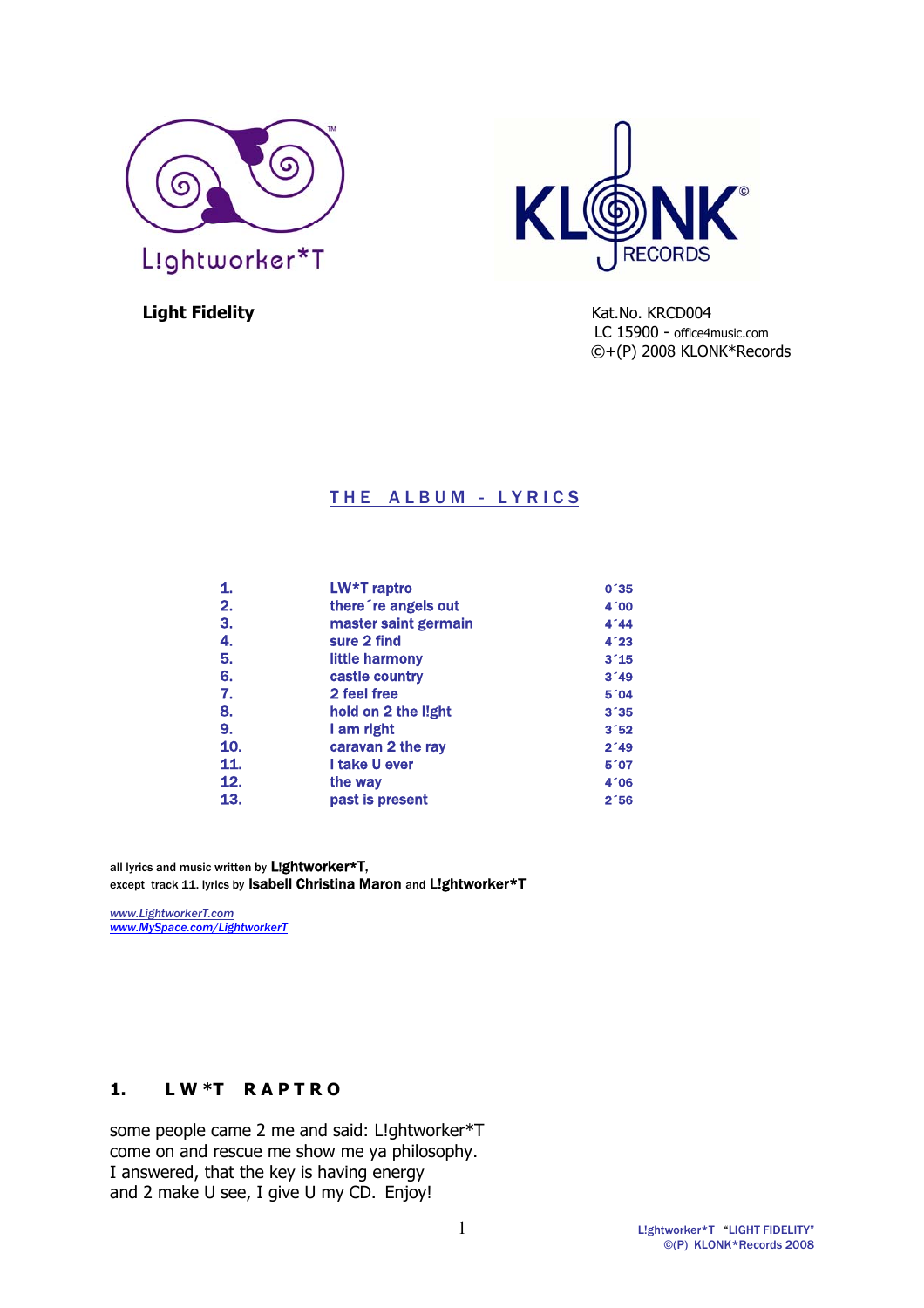## 2. THERE<sup>'</sup>RE ANGELS OUT

I´m driving with my car feeling being like a star sunroof open to the sky and my love will never die, forever I will fly cause I have no doubt - there´re angels out

swimming naked in the sea washing patterns ´way from me all my thoughts are passing by and my love will never die, forever I will fly cause I have no doubt - there´re angels out

so look up in the sky and watch the angels fly they coming over you there´s nothing else to do believe, just believe

making music I feel fine all all all the happiness is mine smiling, shaking, breaking time and my love will never die, forever I will fly cause I have no doubt - there´re angels out

chill-out lying in the grass I love this best, I really like it  $-$  don't discuss colours, flowers, flavours - I get high and my love will never die, forever I will fly cause I have no doubt - there´re angels out

so look up in the sky…

## **3. MASTER SAINT GERMAIN**

Master Saint Germain (please) please help again send me your violet flame that I am (I´m) calling Saint Germain please help, I know U can send me your violet flame that I am

U know, I'm on my way... it's so hard the day fill up the hole in me, I need energy send your love in meditations, make me strong and gimme patience there´s a lot of to do to leave the blues

Master Saint Germain (please) please help again send me your violet flame that I am (I´m) calling Saint Germain please help, I know U can send me your violet flame that I am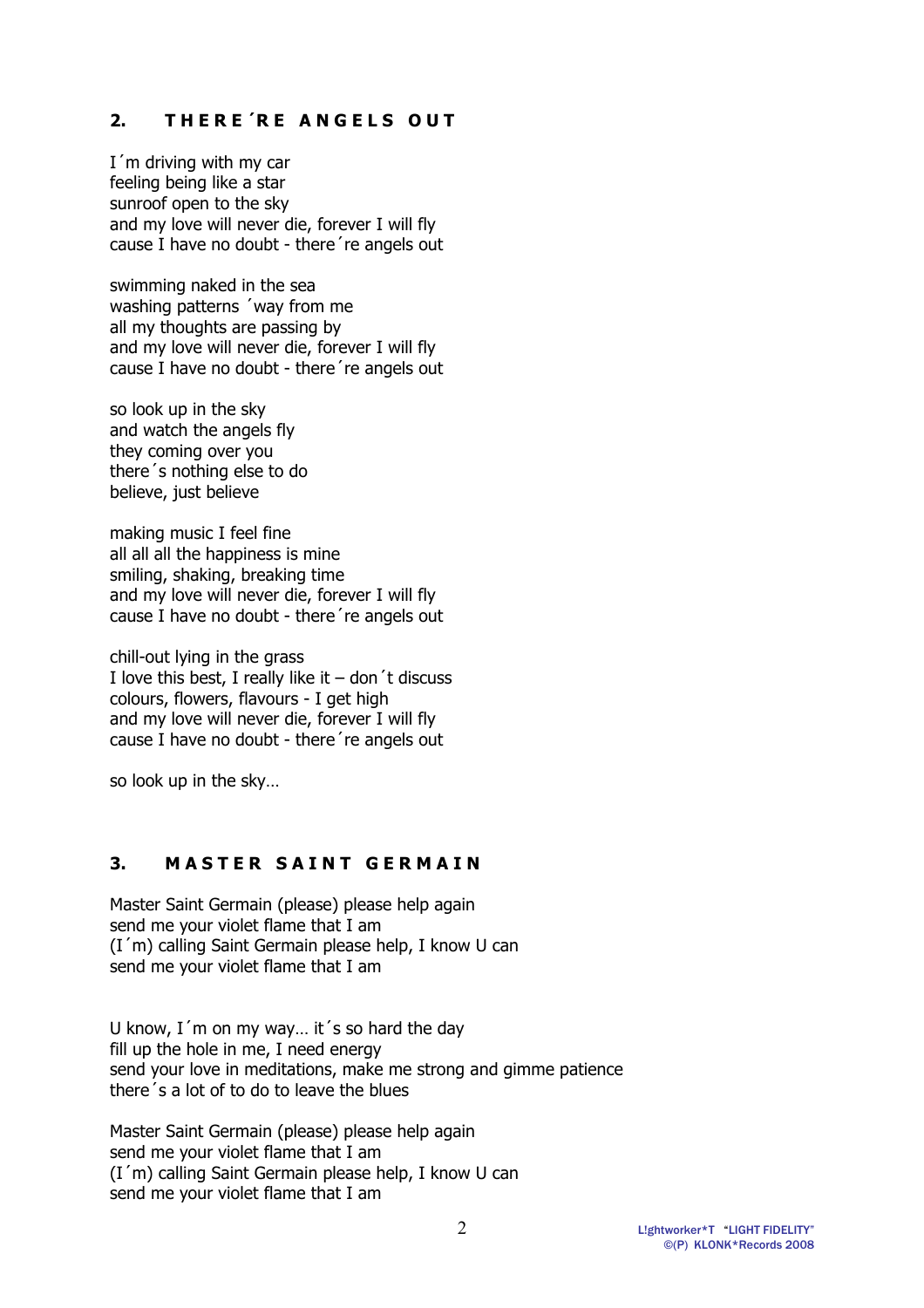U know, that I am working on my spirituality I want the light, the best possibility to be in love and so harmonious, find ya home in every town to be in balance from the base up to the crown

Master Saint Germain (please) please help again send me your violet flame that I am (I´m) calling Saint Germain please help, I know U can send me your violet flame that I am

U know, that I am fighting for my friends love and peace gimme support by what I do, I trust in U by making party, in celebrations U´re my connection, the healing fascination put a smile on my face, gimme might and knowledge

Master Saint Germain (please) please help again send me your violet flame that I am…

## **4. S U R E 2 F I N D**

Tried my best in so many cases Gave my heart for it and this. Put my trust in so many faces The result was lost in space.

Instead of it - I believe in love I am sure to find.

Giving parts of my own experience To someone who needs a lot. Listening to sounds of silence Communicate with God.

Because of it - I believe in love I am sure to find.

Building seats in my own cathedral There´s a guy who needs a place. Looking down 2 third world´s obsession They´re fucking down the coloured race.

Instead of it - I believe in love I am sure to find. (so sure) Instead of it - I believe in love I am sure to find.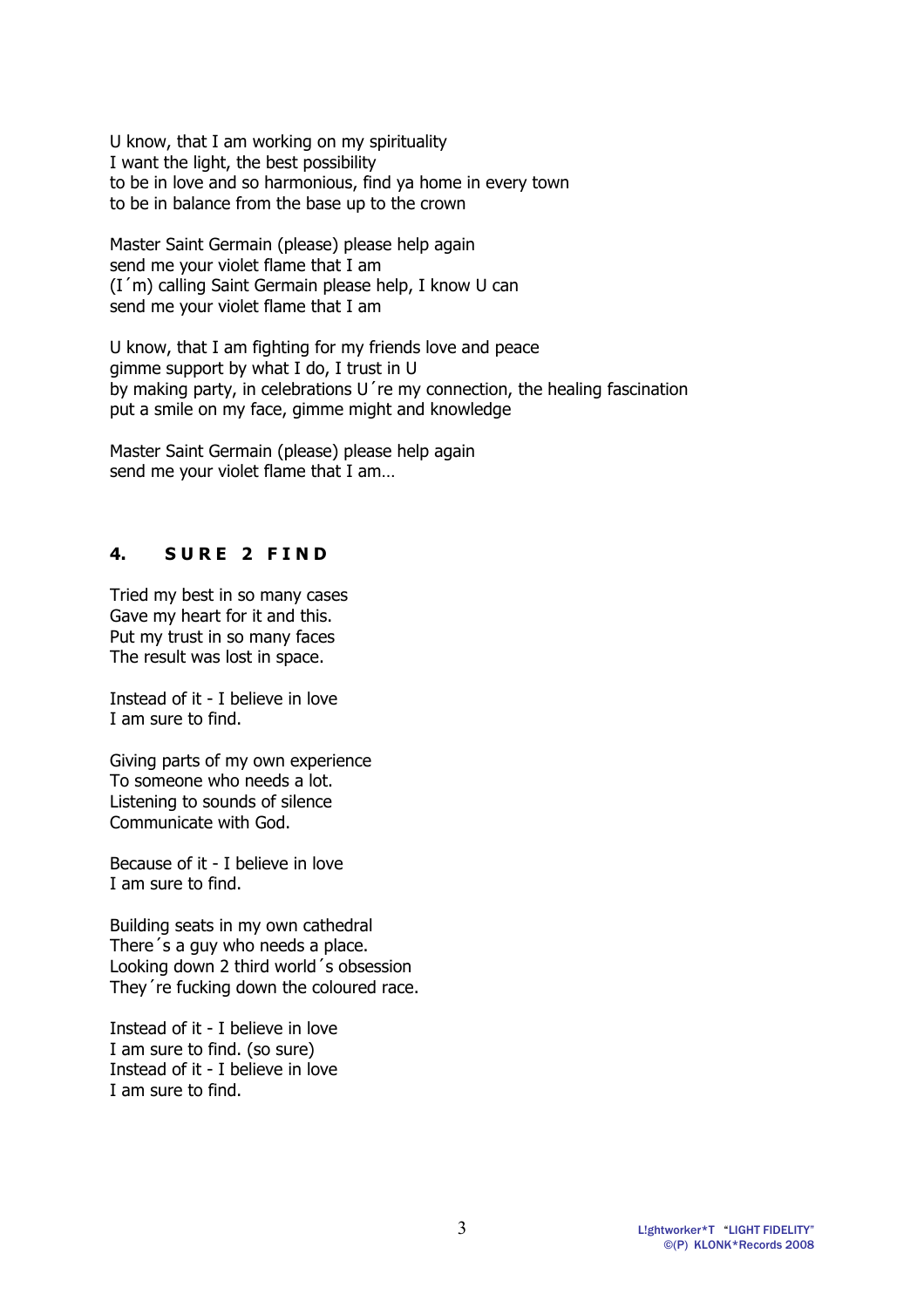#### **5. L I T T L E H A R M O N Y**

When I look in my coffee-cup, I can't see, how much time I've got. I can´t see if tears will fall, if problems grow, small or tall.

But what I know - that things will grow. Cause all I need to be happy - is a little harmony.

When I look in your elf's-eyes, I see there´s hardly a disguise. I don´t know, if our love will last, or if I´ll stay in ugly past.

But what I know - that things will grow. Cause all I need to be happy - is a little harmony.

When I look into my future there are many things, that I would wish. A many things for my best dish to comfort me and you to see.

That things will come - and time will run. A little gift for you and me - is a little harmony.

And what I know - that things will grow. and all I need to be happy - is a little harmony.

## **6. C A S T L E C O U N T R Y**

I'm living in a castlecountry - every woman's a queen I'm living in a castlecountry - every man's a king I'm living in a castlecountry - holy waters are clean I´m living in a castlecountry - everything´s a big thing

castlecountry - I never go away castlecountry - so much you cannot pay

I´m living in a castlecountry - where the sunshine´s bright I´m living in a castlecountry - everybody´s got the light

castlecountry - I never go away castlecountry - so much you cannot pay

destiny and harmony is good for me - and I can feel free destiny and harmony is good for me - without I can´t be

I'm living in a castlecountry - our love's intact I'm living in a castlecountry - it's perfect nature in fact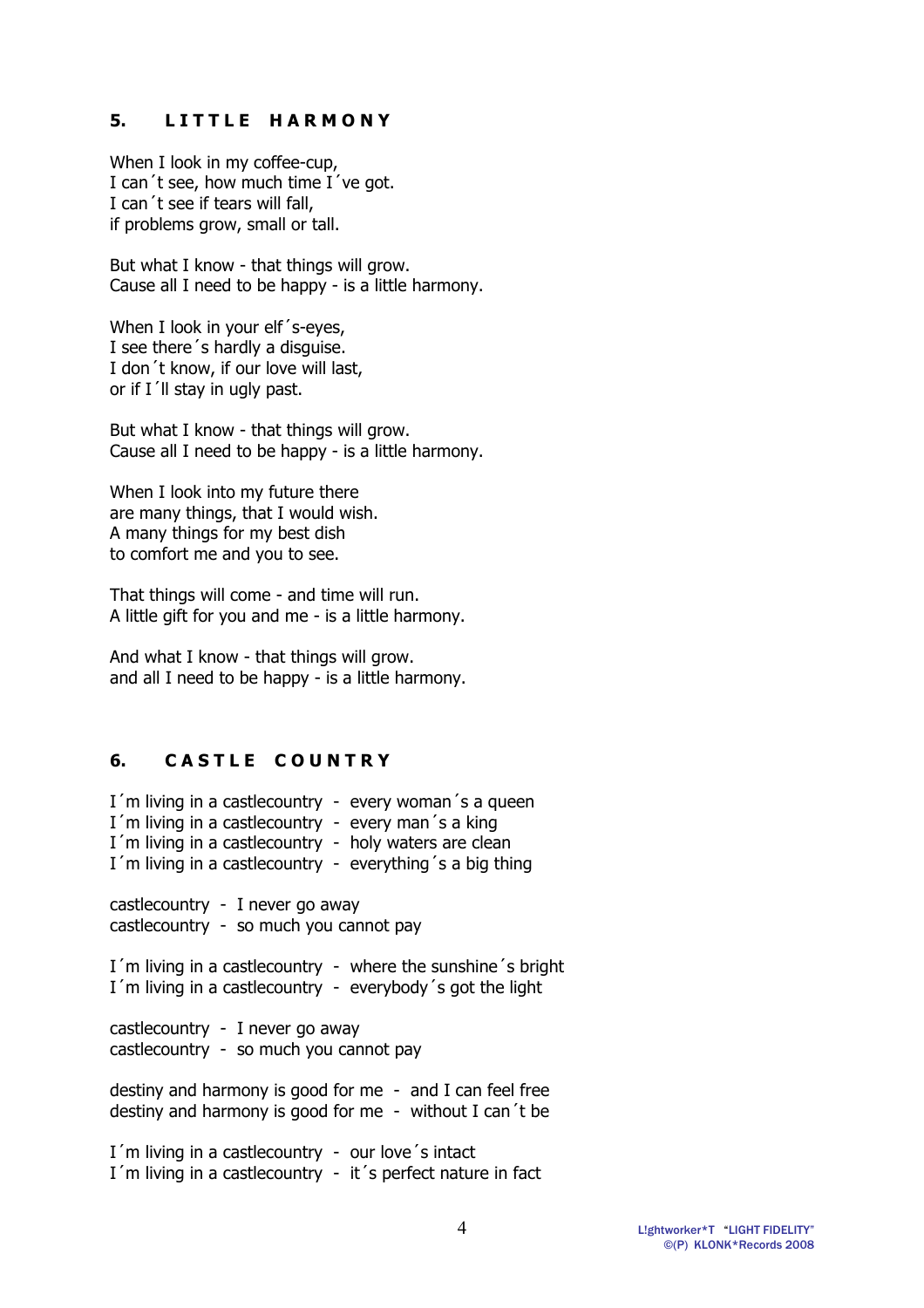castlecountry - I never go away castlecountry - so much you cannot pay

destiny and harmony is good for me - and I can feel free destiny and harmony is good for me - without I can´t be

I'm living in a castlecountry - every man's a king I´m living in a castlecountry - every woman´s a queen

castlecountry…

## **7. 2 F E E L F R E E**

I see the l!ght on the horizon I feel the glimmer on my head I wish much more of green would come in2 my brain I smell the glory in my breath

I am alive,  $I$  m on my way I'm goin' to learn on every day 2 feel free…

I like the fruits fresh from our nature sometimes I find my paradise I climb the top of any mountain in my near believe and make no compromise

I am alive,  $I$  m on my way I'm goin'to learn on every day 2 feel free…

I try to unchain my spirit I let it out and let it in the elements will give support for you and me let´s take the train of harmony

I am alive,  $I$  m on my way I'm goin' to learn on every day 2 feel free…

# **8. HOLD ON 2 THE LIGHT**

Hold on 2 the light  $-$  hold on 2 love. Close 2 the tide - it´s coming up strong, on and on.

So I - I learn to fly. High - high up - high to the sky. And you - you should do - like I try to do. On and on.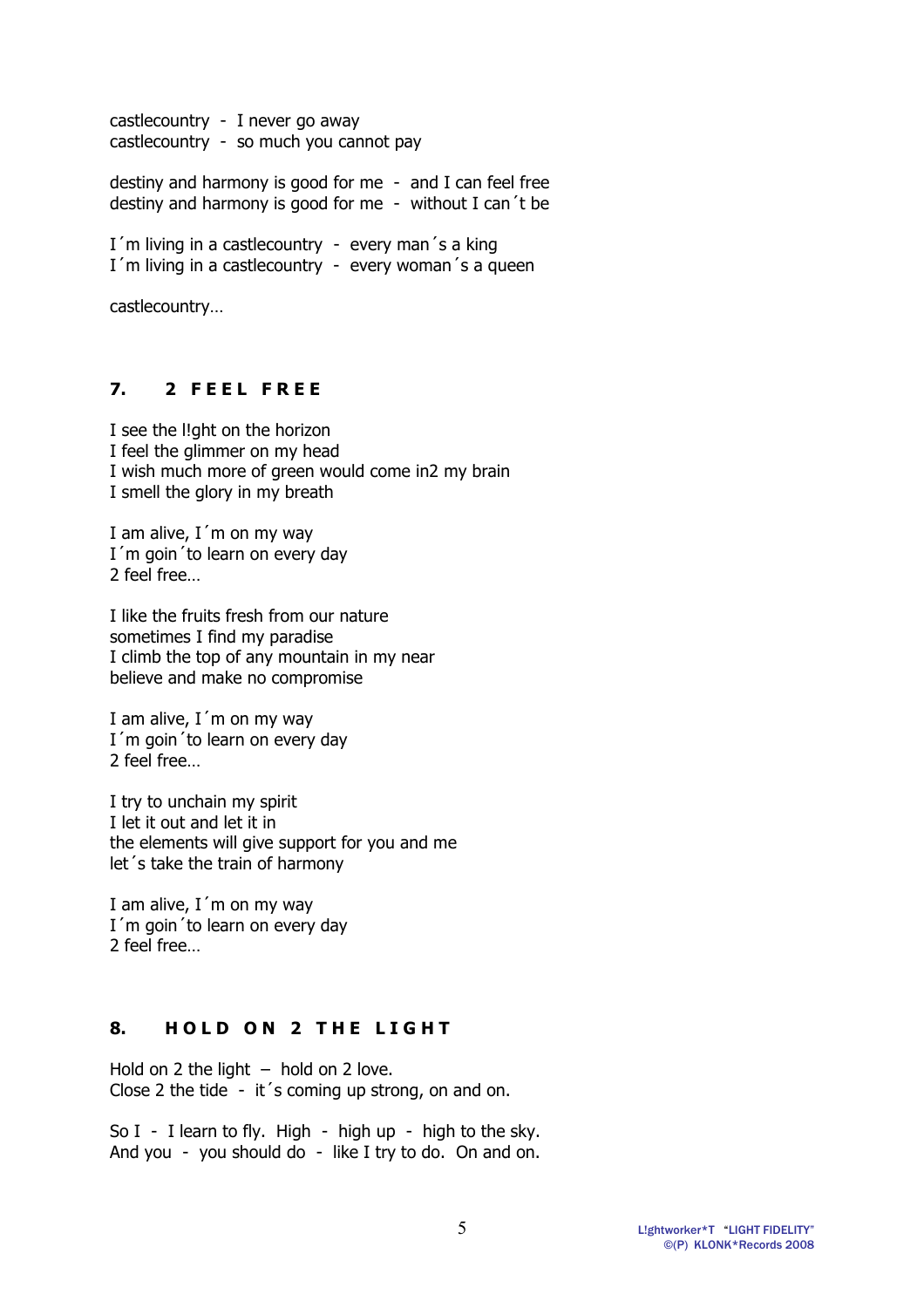Hold on 2 the light  $-$  hold on 2 love. Close 2 the tide - it´s coming up strong, on and on.

Believe, believe - you are the chief, the chief. Come on, stand  $up$  – do not grieve. Try to be aware - ´bout what you care. It's very necessary - on and on.

Please shine - as strong as possible we will need it - day and night. Don´t stop - filling us full and bright to reach forever lasting delight.

Hold on 2 the light – hold on 2 love. Close 2 the tide - it´s coming up strong, on and on.

Get free to see - the guarantee that unconditional - love can be. And when we all will find this way, everyone will feel alright, the earth has turned ok.

Hold on 2 the light  $-$  hold on 2 love. Close 2 the tide - it´s coming up strong, on and on.

## **9. I AM RIGHT**

And I swear - all the things - that I do - I do for me And I swear I will bring you - the same way to see I know you are go-o-o-od, cause I see in your soul I know you are cra-zy-y, still you are a fool

But I swear - I am right - on your side And I swear - I am right - on your side

And I swear I will help you - to open up your eyes  $(I's)$ Go down on your knee-e-es - and feel - the floor of ice By the light to you I swe-ar, in my life I won´t stop Tracking you to see yourself - clear and clean to the top

And I swear - I am right - on your side And I swear - I am right - on your side

That´s the only way we can live, but you have to forgive Diggin´ in the shit you did, that is not what you should live Listen I love you so mu-ch, cause we are still in touch To find me inside of you, I can see so much

And I swear - I am right - on your side And I swear - I am right - on your side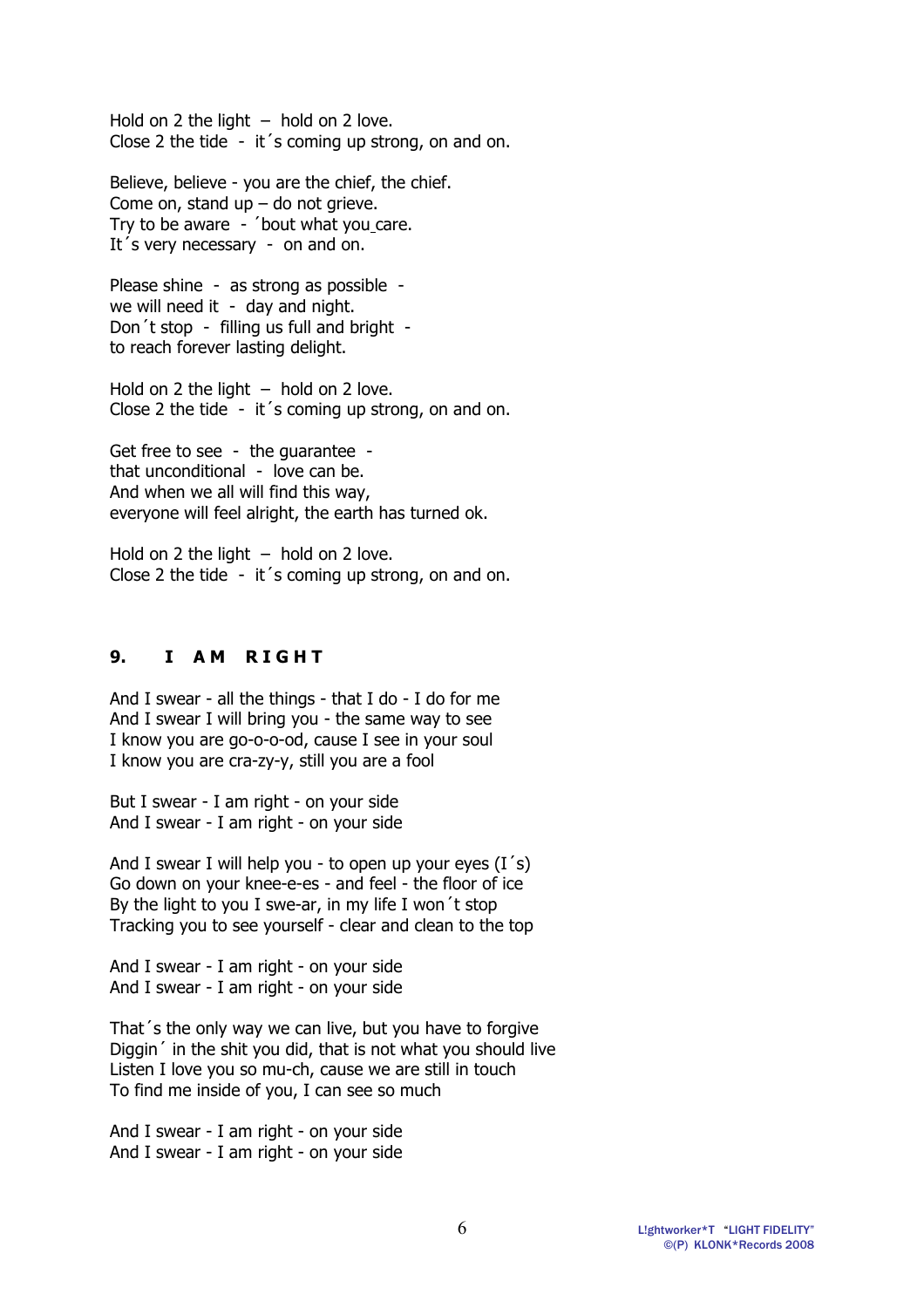So believe (me) the right way for ya - is yourself to give up Do it as I did it too - and then no one can stop Love we need - to succeed - I feel strong //:And I know - that I am right, cause you - listen 2 this song://

You listen 2 my song.

#### **11. I TAKE U EVER**

I seek, I seek. What do I find? I think I´m so weak. I seek, I seek, I seek. What do I find? Where´s the kick in your mind?

Here and there and everywhere, once and twice and never. Are you here and there and where? You are. Can´t you hear my song? I take you ever!

I leave, I leave. Where do I go? Conscience is my only thief. I leave, I leave, I leave. Where do I go? Where´s your hand? I want to know.

Here and there and everywhere...

I cry, I cry. What do you feel? Is it hard to deny? I cry, I cry, I cry. What do you feel? Where´s your loving healing? Let´s make a deal! Get me high!

Here and there and everywhere...

I sought, I sought. What did I find? I thought I´m so weak. I sought, I sought. What did I find? I´ve got the kick in my mind!

Here and there and everywhere...

## **12. T H E W A Y**

We're gonna lose our face and our soul. We go for shopping, pushing getting cool. We live in suburbs of fast food mega-stores, a´the cost of nature, what industry ignores.

That´s the way that I feel That´s the way that I feel